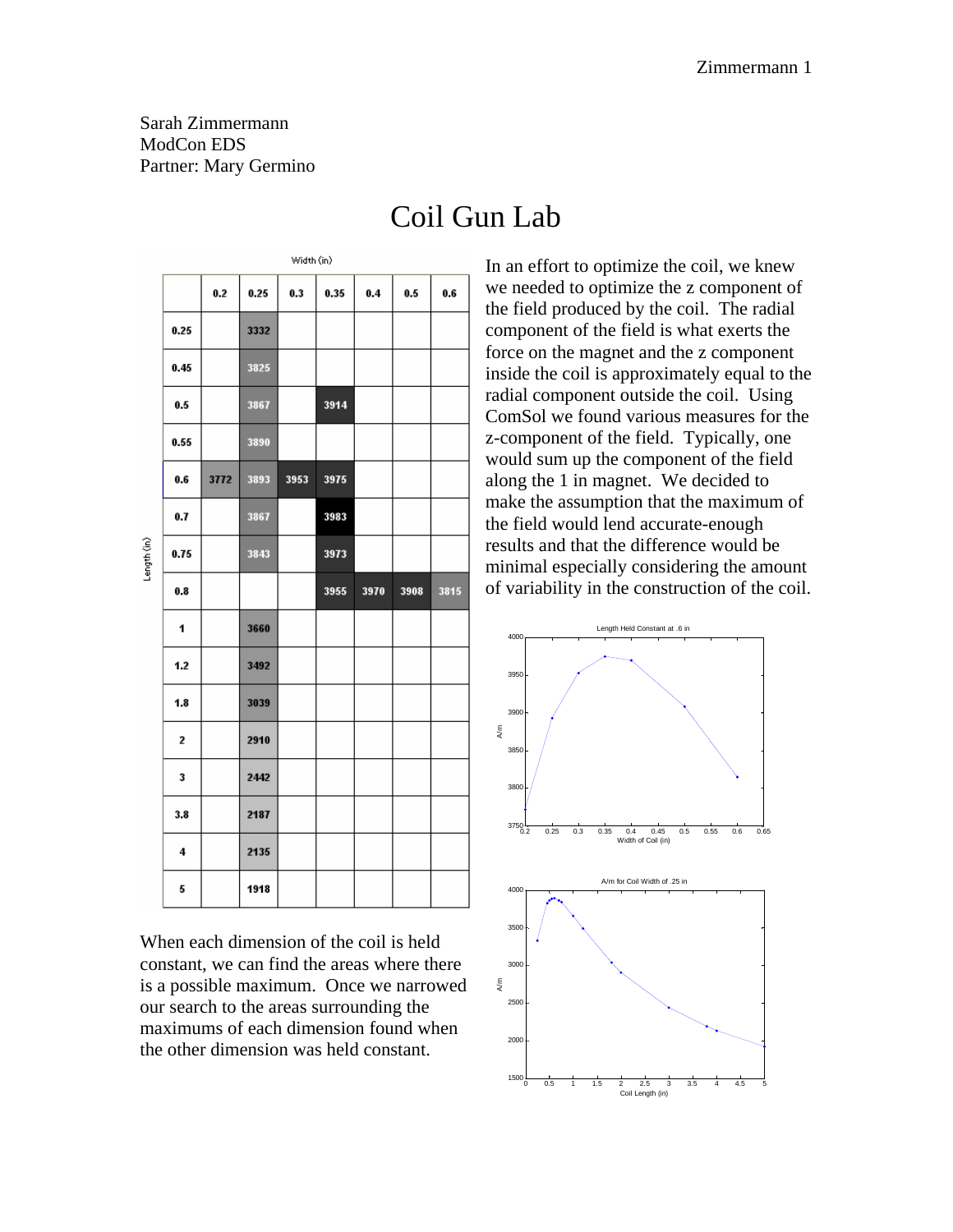We found that a coil with length of 0.7 in and a diameter of 0.35 in was at least a local maximum.

The next step in the process was to determine which type of wire to use.

We has 25 watts of power and given the resistance of the wire we found the necessary voltage and currents necessary for use in the various thicknesses of wire.

| Gau<br>ge | diameter of wire<br>(in) | wire resistance<br>(ohm/Mft) | length wire<br>(Mft) | voltage<br>used | current<br>(amps) |
|-----------|--------------------------|------------------------------|----------------------|-----------------|-------------------|
| 10        | 0.1019                   | 0.9989                       | 0.007                | 0.418099        | 59.794            |
| 18        | 0.0403                   | 6.385                        | 0.0335               | 2.31245         | 10.81103          |
| 20        | 0.032                    | 10.15                        | 0.05                 | 3.561951        | 7.0186            |
| 22        | 0.0253                   | 16.14                        | 0.0792               | 5.652           | 4.42252           |
| 24        | 0.0201                   | 25.67                        | 0.1276               | 9.049           | 2.726             |

We also checked this against the physical limitations of the power output.

We needed to use the 20, 22, or 24 gauge wire. We also knew we wanted to use a



To try and assist in the manufacturing process, we created end caps of Plexiglas to guide the production of the coils. We used Lawn and Garden sealant to fix them in place, .7 in. apart and started coiling. Mary did most of the manufacturing while I was in class and the coils came out beautifully. The next step was to strip the ends and test while adjusting the timing.

The timing circuit wasn't yet working (ahh,

medium gauge wire so for ease of manufacturing so we decided to use the 20 gauge wire.

As an additional challenge, we wanted to use 2 coils to add an extra boost to the performance of the coil gun. Since friction is such a large part of determining the power of the coil gun, we decided that the best way to time the coils was through trial and error.



professors) but we tested each coil individually and came in towards the lower end. We also has the smallest coils and the most neatly wound in the class. It seems we found a local and not an absolute maximum. We were held in suspense until the next evening to